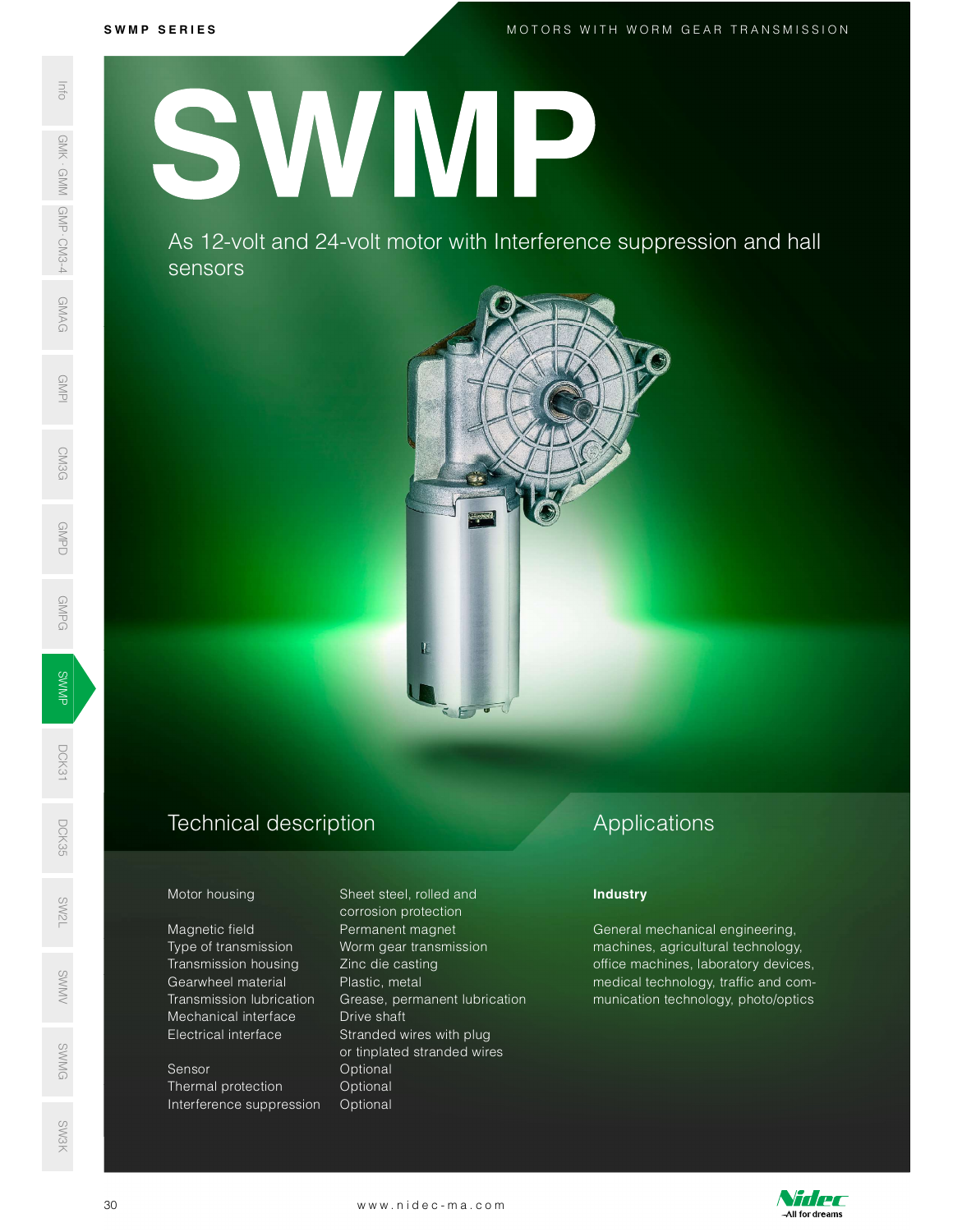Connections  $\frac{2}{3}$ 

A1



Image shows the transmission design on the right

### Product matrix



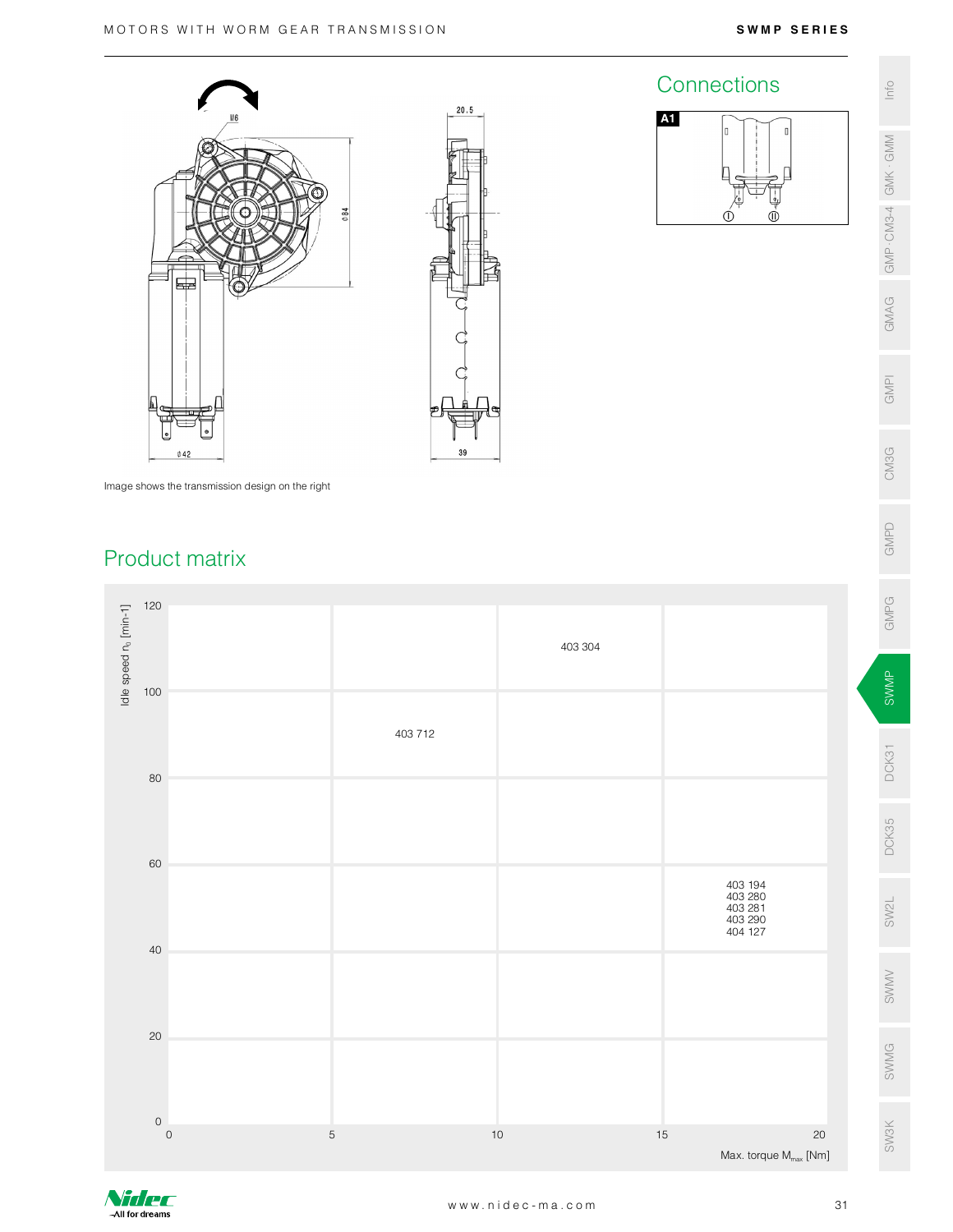### **Overview**

| Overview                                                                       |                              |                      |                          |                                                                                                                    |                                    |                                                                    |                                   |                              |                           |                                                                                                                             |                             |                                                                                 |                          |                                       |                      |                                                                                                             |
|--------------------------------------------------------------------------------|------------------------------|----------------------|--------------------------|--------------------------------------------------------------------------------------------------------------------|------------------------------------|--------------------------------------------------------------------|-----------------------------------|------------------------------|---------------------------|-----------------------------------------------------------------------------------------------------------------------------|-----------------------------|---------------------------------------------------------------------------------|--------------------------|---------------------------------------|----------------------|-------------------------------------------------------------------------------------------------------------|
|                                                                                | Nominal<br>voltage<br>$\vee$ | Max.<br>torque<br>Nm | Idle<br>speed<br>$min-1$ | Nominal<br>power<br>W                                                                                              | Nominal<br>current<br>$\mathsf{A}$ | No-load<br>current<br>$\mathsf{A}$                                 | Max.<br>current<br>$\overline{A}$ | Hall<br>sensors<br>N/1/2     | Gear<br>reduction<br>XX:X | Gearwhee<br>material<br>D/M                                                                                                 | Thermal<br>switch<br>Y/N    | Interfer-<br>ence sup<br>pression<br>Y/N                                        | housing<br>Gear<br>lh/rh | <b>Character-</b><br>istic curve<br>K | Shaft<br>W           | Electrical<br>connection<br>$\mathsf{A}$                                                                    |
| <b>Type</b><br>403 194                                                         | 24,0                         | 17,0                 | 54,0                     | 85,0                                                                                                               | 3,5                                | 1,5                                                                | 16,0                              | $\mathsf{N}$                 | 85:1                      | K                                                                                                                           | $\,$ N                      | $\mathsf N$                                                                     | rh                       | K <sub>1</sub>                        | W1                   | A <sub>1</sub>                                                                                              |
| 403 280<br>403 281                                                             | 24,0<br>24,0                 | 17,0<br>17,3         | 54,0<br>54,0             | 85,0<br>85,0                                                                                                       | 3,5<br>3,5                         | 1,5<br>1,5                                                         | 16,0<br>16,2                      | $\mathsf{N}$<br>$\mathsf{N}$ | 85:1<br>85:1              | K<br>K                                                                                                                      | $\hbox{N}$<br>$\mathsf{N}$  | Y<br>$\mathsf{N}$                                                               | rh<br>rh                 | K1<br>K1                              | W <sub>2</sub><br>W3 | A1<br>A <sub>1</sub>                                                                                        |
| 403 290<br>403 304                                                             | 24,0<br>24,0                 | 17,3<br>11,2         | 54,0<br>105,0            | 85,0<br>58,8                                                                                                       | 3,5<br>2,5                         | 1,5<br>1,5                                                         | 16,2<br>11,1                      | $\mathsf{N}$<br>N            | 85:1<br>83:2              | K<br>K                                                                                                                      | $\mathsf{N}$<br>$\mathsf N$ | Y<br>Y                                                                          | rh<br>lh                 | K <sub>1</sub><br>K3                  | W4<br>W <sub>2</sub> | A1<br>A <sub>1</sub>                                                                                        |
| 403 712                                                                        | 12,0                         | 9,3                  | 93,0                     | 22,9                                                                                                               | 1,9                                | 2,3                                                                | 16,5                              | $\mathsf{N}$                 | 83:2                      | К                                                                                                                           | $\mathsf N$                 | $\mathsf{N}$                                                                    | rh                       | K <sub>2</sub>                        | W <sub>5</sub>       | A <sub>1</sub>                                                                                              |
| 404 127                                                                        | 24,0                         | 17,3                 | 54,0                     | 85,0                                                                                                               | 3,5                                | 1,5                                                                | 16,2                              | $\hbox{N}$                   | 85:1                      | К                                                                                                                           | $\hbox{N}$                  | $\mathsf{N}$                                                                    | rh                       | K1                                    | W6                   | A <sub>1</sub>                                                                                              |
| 80<br>70<br>60<br>N (rpm)<br>50<br>40<br>30<br>20<br>10<br>$\mathbf 0$<br>0, 0 | I(A)<br>3,4<br>6,8           | 10,2                 | 13,6                     | 16<br>14<br>12<br>10 $\mathfrak{S}$<br>$\bf8$<br>6<br>$\overline{a}$<br>$\overline{a}$<br>$\mathbf 0$<br>17,0 (Nm) | $_{\rm (ppn)}$                     | 80<br>70<br>60<br>50<br>40<br>30<br>20<br>10<br>$\mathbf 0$<br>0,0 | N (rpm)<br>I (A)<br>1,9           | 3,7<br>5,6                   | 7,4                       | 16<br>14<br>$12\,$<br>10 $\mathfrak{S}$<br>8<br>6<br>$\overline{a}$<br>$\overline{\mathbf{z}}$<br>$\mathbf 0$<br>$9,3$ (Nm) | (mu)                        | 120<br>105<br>90<br>N (rpm)<br>75<br>60<br>45<br>30<br>15<br>$\mathbf 0$<br>0,0 | I(A)<br>2,2<br>4,5       | 6,7                                   | 9,0                  | 16<br>14<br>$12\,$<br>10 $\leq$<br>8<br>6<br>$\overline{a}$<br>$\overline{2}$<br>$\mathbf 0$<br>$11,2$ (Nm) |
|                                                                                |                              |                      |                          |                                                                                                                    |                                    |                                                                    |                                   |                              |                           |                                                                                                                             |                             |                                                                                 |                          |                                       |                      |                                                                                                             |
|                                                                                |                              |                      |                          |                                                                                                                    |                                    |                                                                    |                                   |                              |                           |                                                                                                                             |                             |                                                                                 |                          |                                       |                      |                                                                                                             |
|                                                                                |                              |                      |                          |                                                                                                                    |                                    |                                                                    |                                   |                              |                           |                                                                                                                             |                             |                                                                                 |                          |                                       |                      |                                                                                                             |
|                                                                                |                              |                      |                          |                                                                                                                    |                                    |                                                                    |                                   |                              |                           |                                                                                                                             |                             |                                                                                 |                          |                                       |                      |                                                                                                             |
|                                                                                |                              |                      |                          |                                                                                                                    |                                    |                                                                    |                                   |                              |                           |                                                                                                                             |                             |                                                                                 |                          |                                       |                      |                                                                                                             |
|                                                                                |                              |                      |                          |                                                                                                                    |                                    |                                                                    |                                   |                              |                           |                                                                                                                             |                             |                                                                                 |                          |                                       |                      |                                                                                                             |
|                                                                                |                              |                      |                          |                                                                                                                    |                                    |                                                                    |                                   |                              |                           |                                                                                                                             |                             |                                                                                 |                          |                                       |                      |                                                                                                             |

## Characteristic curves